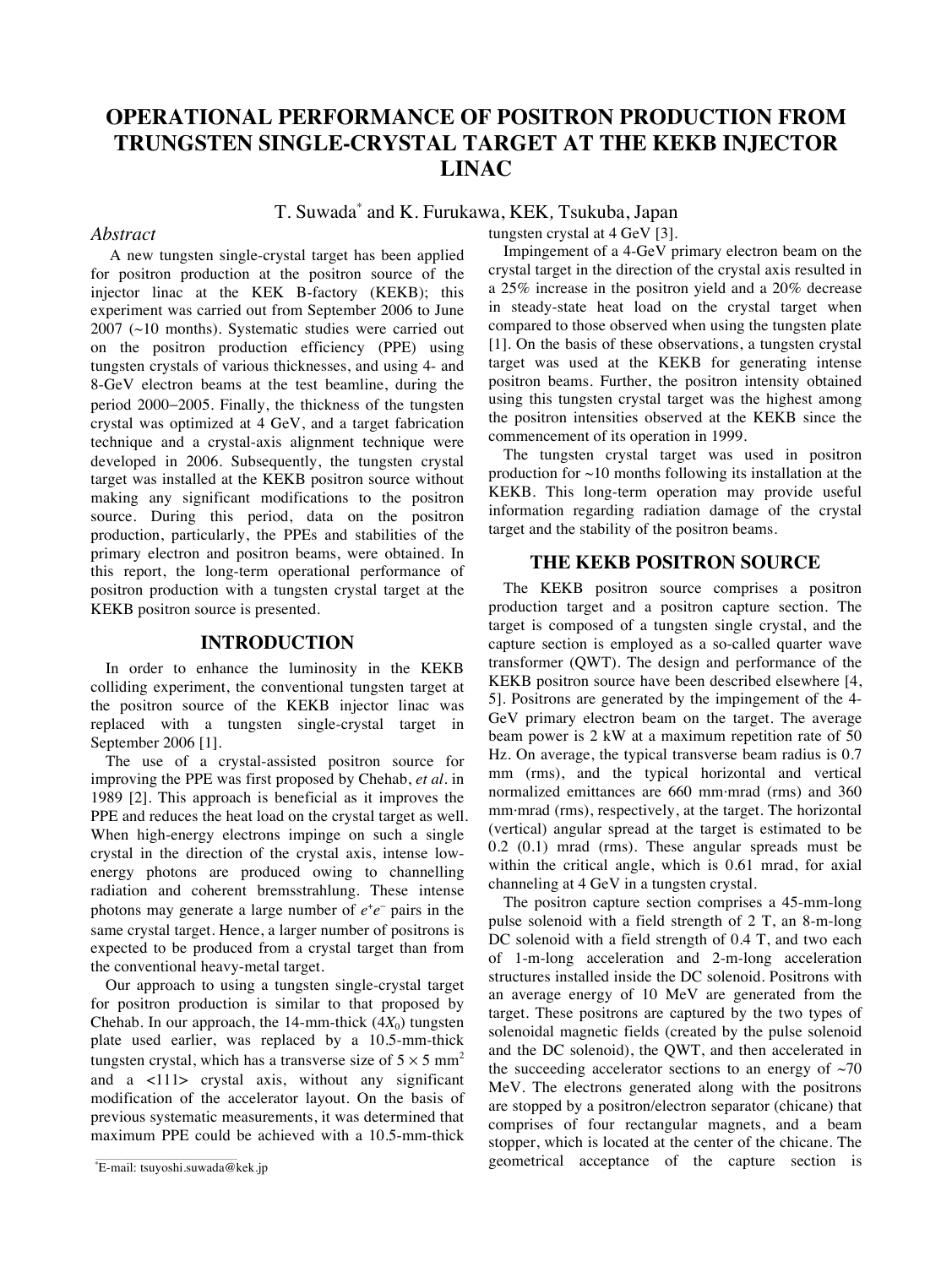approximately 420 mm*·*mrad and the typical momentum acceptance is approximately 24% at a momentum of 10 MeV/*c*.

## **OPERATIONAL PERFORMANCE**

## *Long-Term Stability of the Positron Production Efficiency*

Positron production using the tungsten crystal target was carried out at the KEKB between September 2006 and July 2007. The PPE and the other various data on positron production were obtained under the nominal operational conditions during this term.

Figure 2 (a) shows the long-term time trace of the PPE obtained for the first bunch with the tungsten crystal target. The PPE data, recorded from October 2005 to the end of June 2006, obtained using the conventional tungsten target, are shown in Fig. 2 (b), for comparison. The PPE is defined as a ratio  $(Ne^N/Ne^-)$  for each beam pulse, where  $N_{e^+}$  is the number of positrons captured in the positron capture section, and *Ne* is the number of the primary electrons. It can be seen that the PPE varies moderately in this interval. The variational range of the PPE is from a minimum of  $\sim$ 14% to a maximum of  $\sim$ 26%. The solid line in Fig. 2 indicates the average PPE (20%) obtained for the previously used tungsten target. Beam tuning was performed twice (September 2006 and January 2007) in order to adjust the injection angles of the primary electron beam to the desired value. The injection angles were adjusted by two sets (*x* and *y*) of upstream steering magnets in order to maximize the positron intensities. Moderate variations, similar to those in PPE, can be observed in other beam parameters such as the intensities of the primary electron and positron beams, and the transverse positions of the primary electrons impinging on the target during this term*.*

The variational ranges are 7.3–9 nC/bunch ( $\sim$ 21%) and 1.2–2 nC/bunch  $(\sim45\%)$  for the intensities of the primary electron and positron beams, respectively. The transverse positions of the primary electron beams on the target were varied within  $\pm 1$  mm. The injection angles were relatively stable  $\left($  <  $\pm 0.4 \text{ mrad}$ ), because the feedback controls for the injection angles were implemented since December 2006 by using the upstream steering magnets and beamposition monitors (BPMs). During this term, the integrated electron flux incident on the crystal target was  $\sim$ 5  $\times$  10<sup>9</sup> nC/mm<sup>2</sup>. No notable damage was caused to the crystal structure after this irradiation.

The correlation between the PPE and other beam parameters was investigated in order to determine the cause for the moderate variations in the PPE; however, no clear correlations could be observed. Therefore, it was concluded that these long-term variations were probably caused by other unknown beam parameters that could not be measured nondestructively, such as the beam sizes, beam energy, energy spreads, and bunch length.

## *Aperture Analysis of the KEKB Positron Source with Three BPMs*

In this study, we report a simple analysis of the longterm variations in PPE on the basis of the results of an aperture analysis of the KEKB positron source with three BPMs. The data for the crystal target are sampled in four time regions in the time trace of the PPE (corresponding to the regions I-IV in Fig. 2 (a)). The regions I-IV typically give the highest, middle, lowest, and higher values of PPE, respectively. The data obtained for the previously used tungsten target are similarly sampled in three time regions. Both sets of data were used in the aperture analysis, which is described in the following paragraph.

A beam orbit is defined using three successive BPMs in positron production. The two BPMs upstream the path of the primary electron beam measure the intensity and the horizontal (*x*) and vertical (*y*) beam positions of the primary electron beam before it impinges on the target. The third BPM measures the intensity, and the horizontal (*x*) and vertical (*y*) beam positions of the positron beam after it has passed through the positron capture section (Fig. 3 (a)). Here, goodness (*G*) of the orbit linearity is defined by  $G = \sum \sqrt{(x_i - x_0)^2/3}$  (i = 1–3) and  $x_0 = \sum x_i / 3$  (i = 1-3), where  $x_i$  is the horizontal position measured with the i-th BPM and  $x_0$  is the average orbit position. *G* also represents an rms position for the orbit measured with three BPMs. The goodness *G*, for *y*, is defined in a manner similar to that for *x*. Figures 3 (b) and (c) show schematic drawings corresponding to  $G = 0$  (good orbit) and in the case of *G* > 0 (bad orbit), respectively. For *G* > 0, it was expected that the small aperture of the positron capture section could cause a certain amount of beam loss, thereby reducing the positron intensity. On the other hand, in the case of  $G = 0$ , the positrons are ideally captured, without any additional beam losses.

Figure 4 shows the variations in the PPE as a function of *G*. The data points are plotted for both the tungsten crystal  $(W_c)$  and the previously used tungsten target  $(W_a)$ . The results show that small aperture clearly affects the variations in PPE, because the PPE decreases in the region where  $G \sim 0.5$  mm; furthermore, the decrease in PPE is the same in the case of both  $W_c$  and  $W_a$ . Within the region of  $G \sim 0.5$  mm, the higher PPEs are kept to be  $\sim$ 0.25 and  $\sim$  0.2 on average for the crystal and the previous tungsten target, respectively. The PPE of the tungsten crystal is clearly higher than that of the previous target in this region. These results indicate that the radiation damage to the tungsten crystal target is not very severe.

#### **SUMMARY**

The first long-term application of a tungsten singlecrystal target for positron production was successfully carried out from September 2006 to July 2007 in the KEKB operation. The stabilities of the primary electron and positron beams and variations of the PPE were investigated on the basis of the results of orbit analysis